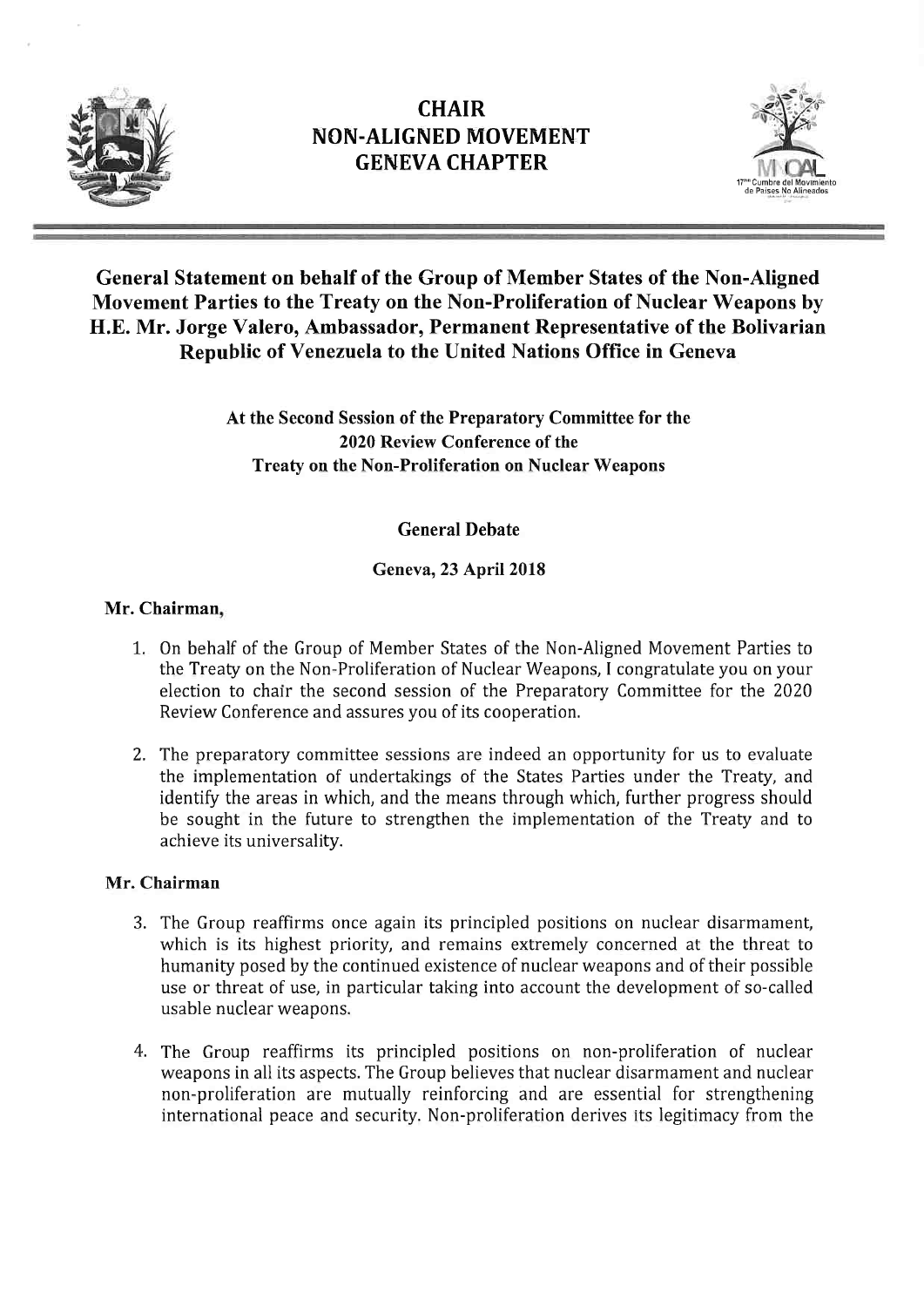



larger objective of nuclear disarmament. Pursuing non-proliferation alone while ignoring nuclear disarmament obligations is both counterproductive and unsustainable. The Group emphasizes that proliferation concerns are best addressed through multilaterally negotiated, universal, comprehensive and nondiscriminatory agreements.

- 5. We welcome the multilateral efforts towards nuclear disarmament and the total elimination of nuclear weapons. Moreover, we take note of the adoption of the Treaty on the Prohibition of Nuclear Weapons on 7 July 2017 at the United Nations conference to negotiate a legally binding instrument to prohibit nuclear weapons, leading towards their total elimination. It is hoped that when entered into force, the Treaty would contribute to furthering the objective of the total elimination of nuclear weapons.
- 6. The Group stresses the urgent necessity of negotiating and bringing to a conclusion, a comprehensive convention on nuclear weapons, containing also a phased program for the complete elimination of nuclear weapons with a specified time frame.
- 7. Recalling the commitment made by some Nuclear Weapon States (NWS), under action 4 of the 2010 action plan, the Group stresses that reductions in deployment and operational status cannot substitute for irreversible cuts in, and the total elimination of, nuclear weapons. The Group reaffirms the importance of the application by Nuclear Weapons States of the principles of transparency, irreversibility, and international verifiability, in all measures related to the fulfillment of their nuclear disarmament obligations and undertaking.
- 8. Full compliance of the NWS with their nuclear disarmament undertakings is imperative, and will enhance confidence in the non-proliferation and disarmament regime. Each article of the Treaty is binding on all States Parties at all times and in all circumstances.
- 9. The Group reiterates its deep concern over the greatest threat to peace and security posed by the continued existence of nuclear weapons and those military doctrines of the NWS and NATO that set out rationales for the use or threat of use of such weapons. The Group rejects such doctrines cannot be justified on any grounds. We once again renew our strong call upon the NWS to fully and urgently comply with their legal obligations and unequivocal undertakings to accomplish the total elimination of their nuclear weapons without further delay. The Group notes with grave concern the current extensive investment, by the nuclear-weapon States, on modernization of their nuclear forces and developing more effective and newer,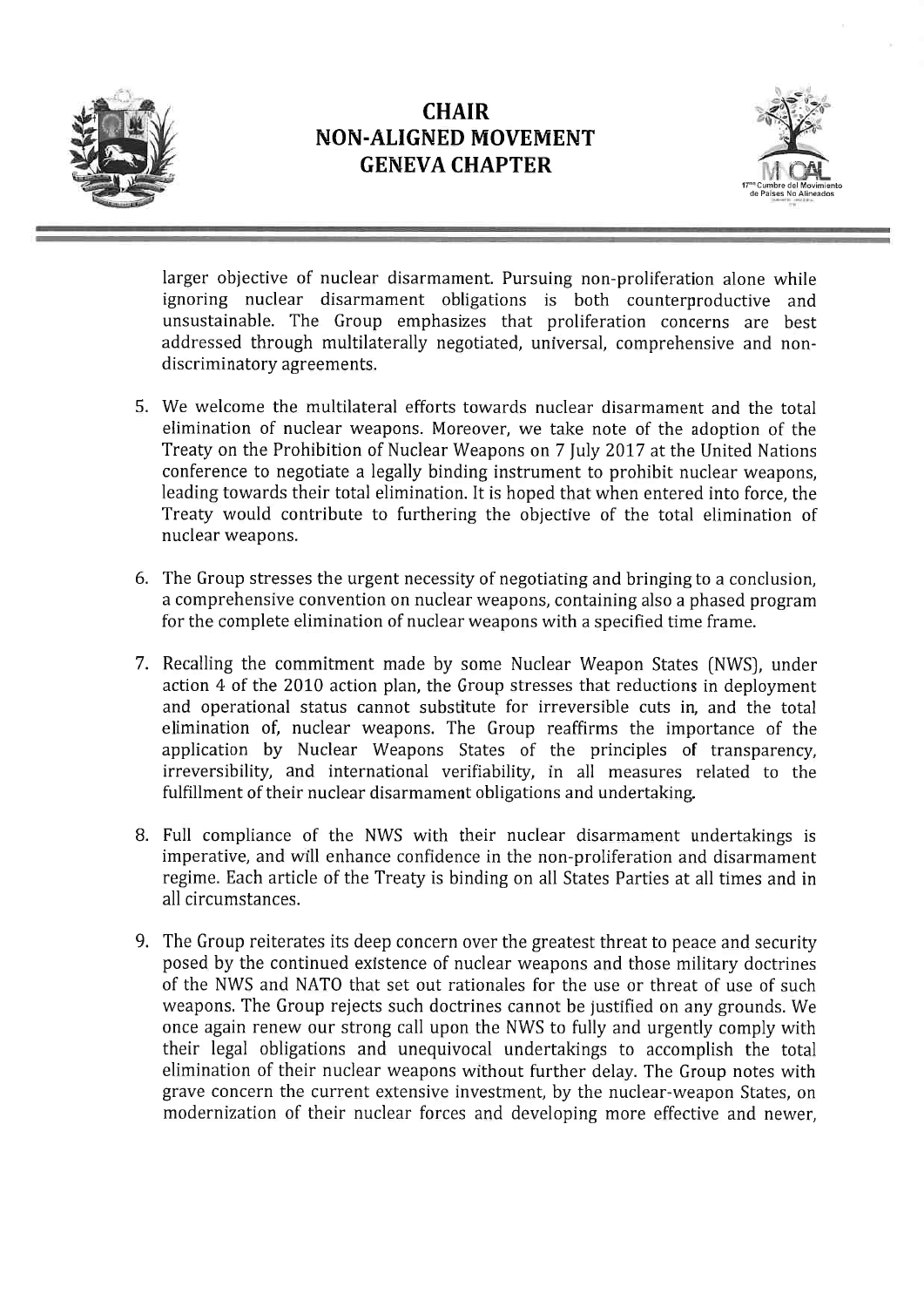



including low-yield nuclear warheads, which, by increasing the role of these inhumane weapons in their military doctrines, lowers the threshold for the actual use of nuclear weapons. The Group strongly calls for putting an immediate end to this trend that in fact is a new nuclear-arms race.

- 10. The Group stresses once again that the indefinite extension of the Treaty does not imply the indefinite possession of nuclear arsenals. Any such assumption is incompatible with the object and purpose of the Treaty. It strongly calls for the implementation of article VI of the Treaty. This is an explicit legal obligation of all the Parties and its implementation is neither optional nor conditional.
- 11. Pending the total elimination of nuclear weapons, the Group calls for the early commencement of negotiations on effective, universal, unconditional, nondiscriminatory, irrevocable and legally binding security assurances to all Non-Nuclear Weapon States by all the Nuclear Weapon States against the use or threat of use of nuclear weapons under all circumstances as a matter of high priority. The Group expresses concern that despite long standing requests by the Non-Nuclear Weapon States to receive such legally binding universal assurances, no tangible progress has been achieved in this regard.
- 12. The Group calls for reaffirmation by the Review Conference that any use or threat of use of nuclear weapons would be a crime against humanity and a violation of the principles of the Charter of the United Nations and international law, in particular international humanitarian law.

#### Mr. Chairman,

- 13. We are also of the firm belief that non-proliferation policies should not undermine the inalienable rights of States to acquire, have access to, import or export nuclear material, equipment and technology for peaceful purposes.
- 14. We reaffirm the inalienable right of each State to develop research, production and use of nuclear energy, including the sovereign right to develop full national nuclear fuel cycle, for peaceful purposes without discrimination, and to participate in the fullest possible exchange of equipment, material and scientific and technological information for the peaceful uses of nuclear energy.
- 15. The Group recognizes that the IAEA is the sole competent authority for verification of compliance with the obligations under the respective safeguard agreements of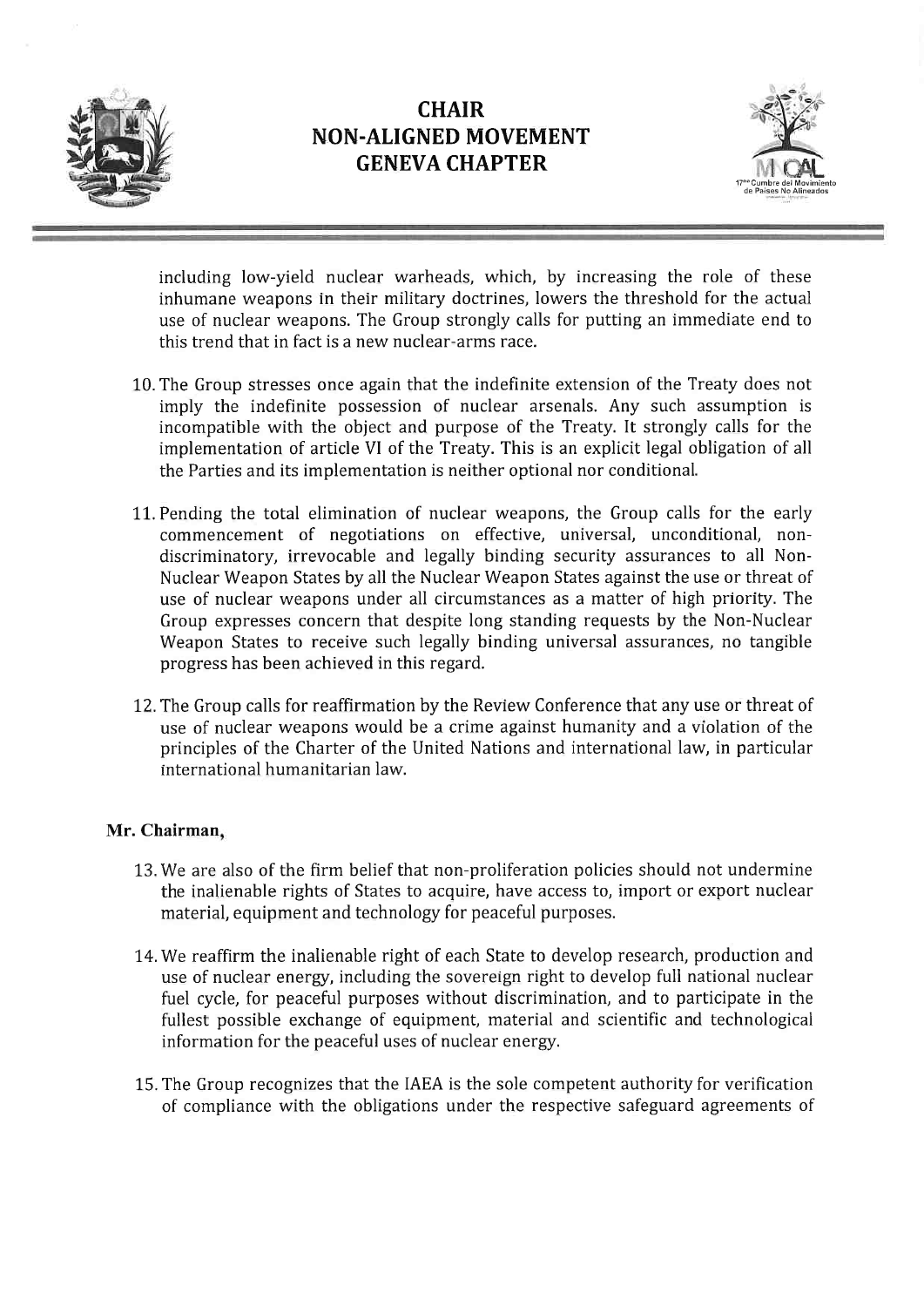



the Member States, and that the IAEA has a statutory mandate in the area of the establishment of safeguarded worldwide disarmament

- 16. We express our full confidence in the impartiality and professionalism of the IAEA and strongly reject any politically motivated attempts by any State to politicize the work of the IAEA, including its technical cooperation programme, in violation of its Statute, as well as any pressure or interference in the Agency's activities which could jeopardize the efficiency and credibility of the IAEA and the inalienable right of developing countries to develop research, production and use of nuclear energy for peaceful purposes without discrimination.
- 17.We underline the importance of universalization of the Treaty and call upon all nonparties to the Treaty to accede to the Treaty, whiteout any condition and further delay as non-nuclear-weapon States, and place all their nuclear facilities and activities under IAEA full-scope safeguards. All States Parties should make every effort to achieve this goal and refrain from taking any actions that could negatively affect prospects for the universality of the Treaty.
- 18. Strict observance of and adherence to IAEA comprehensive safeguards and to the Treaty are conditions for any cooperation in the nuclear area with States not parties to the Treaty. All States parties to the Treaty shall refrain from the transfer of nuclear technology and materials to States not party to the Treaty unless these conditions are met.

#### Mr. Chairman,

- 19. We regret the failure of the 9th NPT Review Conference to reach consensus on a final outcome document despite the efforts made by NAM delegations. Given the fact that the upcoming Review Conference coincides with the 50th anniversary of the Treaty's entry into force, every effort should be made by all States to avoid another failure. This is dependent, to a large extent, on the demonstration of genuine political will and exercising flexibility by the NWS. This failure should serve as a stimulus to work harder towards achieving nuclear disarmament, the ultimate objective of the NPT. We stress the importance of fulfilling the commitments made at the 1995, 2000 and 2010 Review Conferences of the Treaty, on nuclear disarmament, nuclear non-proliferation and peaceful uses of nuclear energy.
- 20. Calling for the establishment of such zones where they do not exist, the Group once again expresses its longstanding strong support for the establishment of a nuclearweapon-free zone in the Middle East. The Group further underlines the prime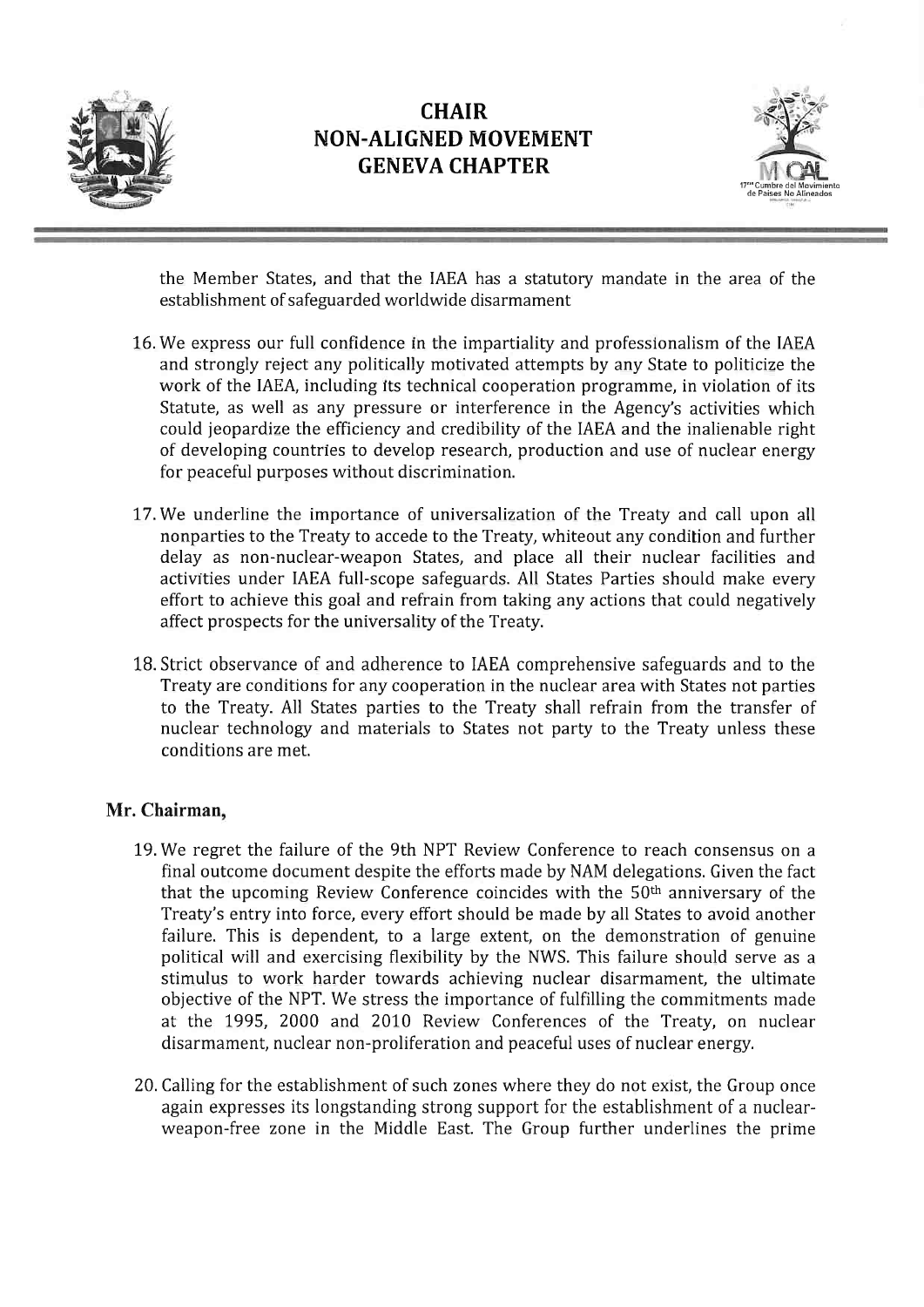



importance of the 1995 Resolution on the Middle East, which is an integral and essential part of the package of decisions reached without a vote that enabled the indefinite extension of the NPT in 1995. The Group is of the strong view that the resolution should be implemented without any further delay, and reaffirms that the Resolution remains valid until its objectives are fully achieved.

- 21. Expressing deep concern over the long delay in its implementation, we urge the three co-sponsors of the Resolution to fulfill their special responsibility in taking all necessary measures to fully implement it without any further delay.
- 22. We express profound disappointment at the fact, only due to the rejection of Israel, that the 2012 scheduled Conference on the establishment of a zone free of nuclear weapons and all other weapons of mass destruction in the Middle East did not convene despite the consensus decision of the 2010 NPT Review Conference. This runs contrary to the letter and spirit of the 1995 Resolution, and violates the collective agreement reached at the 2010 NPT Review Conference.
- 23. The Group expresses its disappointment that, as the result of opposition by the US, UK and Canada in the 2015 NPT Review Conference, consensus on new measures regarding the implementation of the 1995 resolution was not achieved. This could undermine efforts towards strengthening the non-proliferation regime as a whole. The Group is concerned that the persistent lack of implementation of the 1995 resolution, contrary to the decisions made at the relevant Review Conferences of the Treaty, undermines the effectiveness and credibility of the Treaty and disrupts the delicate balance between its three pillars, taking into account that the indefinite extension of the Treaty is inextricably linked to the implementation of the 1995 resolution on the Middle East.
- 24. The Group strongly supports the establishment of a zone free of nuclear weapons and all other weapons of mass destruction in the Middle East. As a priority step to this end, they reaffirmed the need for the speedy establishment of a NWFZ in the Middle East. Pending its establishment, The Group demands that Israel, the only non-party to the NPT in the region renounce any possession of nuclear weapons, accede to the NPT without precondition and further delay, place promptly all its nuclear facilities under IAEA full-scope safeguards. The Group expresses great concern over the acquisition of nuclear capability by Israel, which poses a serious and continuing threat to the security of neighboring and other States, and condemns Israel for continuing to develop and stockpile nuclear arsenals. The Group also calls for the total and complete prohibition of the transfer of all nuclear-related equipment, information, material and facilities, resources or devices and the